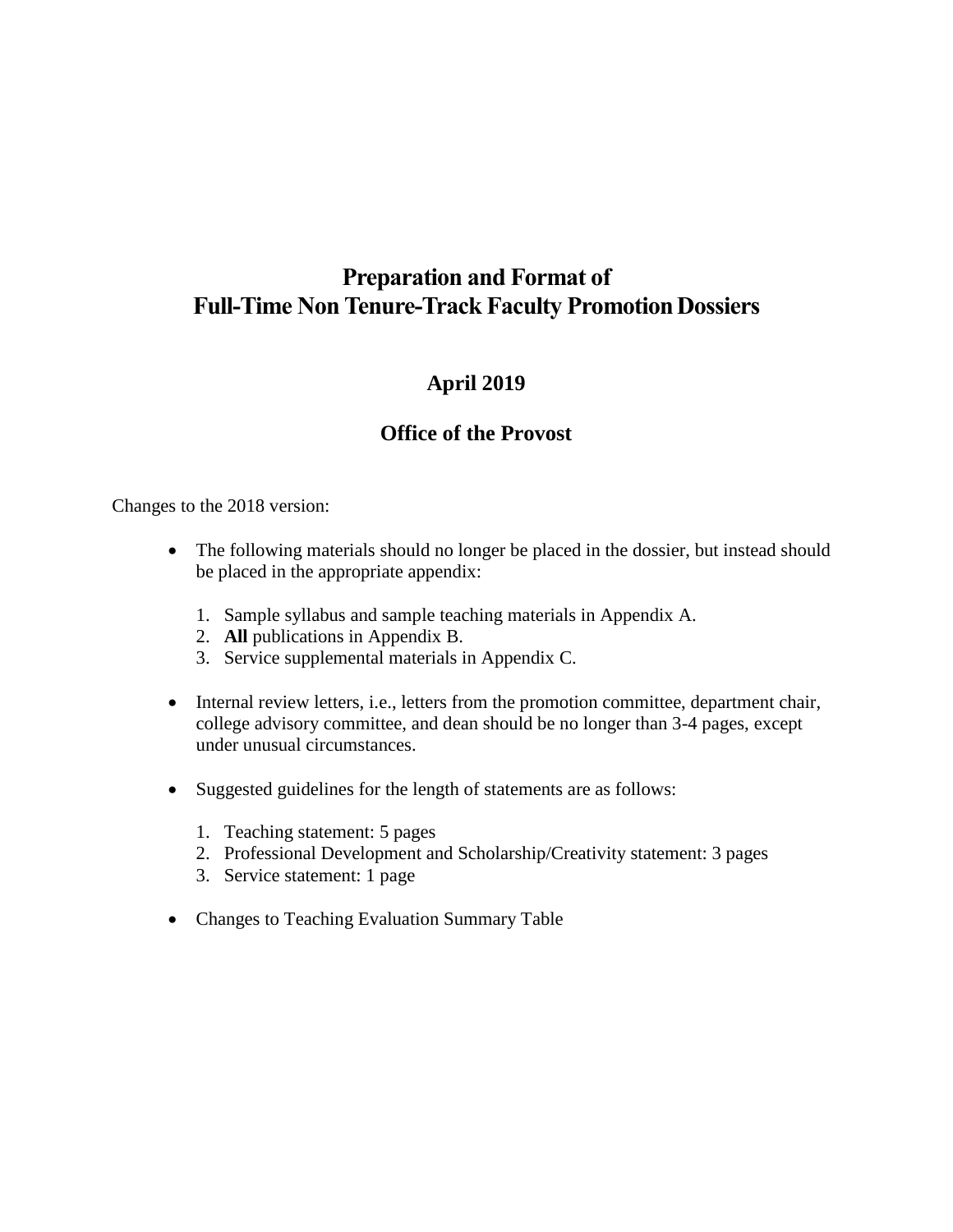# **TABLE OF CONTENTS**

| 1.0 |     |                                                                               |  |  |  |
|-----|-----|-------------------------------------------------------------------------------|--|--|--|
| 2.0 |     |                                                                               |  |  |  |
| 3.0 |     |                                                                               |  |  |  |
|     | 3.1 |                                                                               |  |  |  |
|     | 3.2 |                                                                               |  |  |  |
|     | 3.3 |                                                                               |  |  |  |
|     | 3.4 |                                                                               |  |  |  |
|     | 3.5 |                                                                               |  |  |  |
| 4.0 |     | Role of Department/College and Evaluation Committees in Dossier Preparation 7 |  |  |  |
|     | 4.1 |                                                                               |  |  |  |
|     | 4.2 |                                                                               |  |  |  |
|     | 4.3 |                                                                               |  |  |  |
|     |     |                                                                               |  |  |  |
|     |     |                                                                               |  |  |  |
|     |     |                                                                               |  |  |  |
|     |     |                                                                               |  |  |  |
|     |     |                                                                               |  |  |  |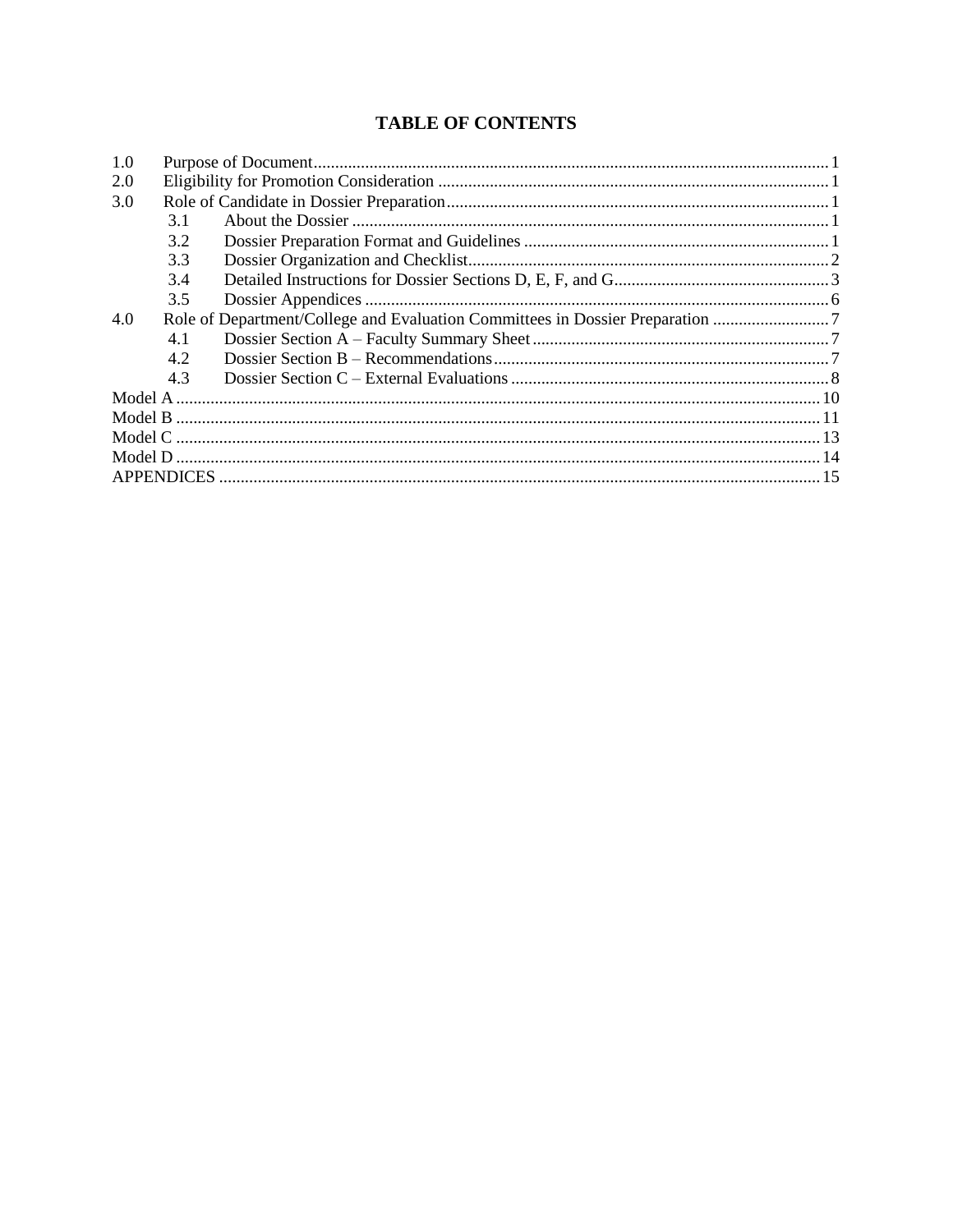# <span id="page-2-0"></span>**1.0 Purpose of Document**

This document provides procedural guidance in the preparation of dossiers for promotion consideration of full-time, non tenure-track faculty members in the ranks of Teaching Professor, Clinical Professor, Academic Specialist, and Lecturer. Research professors should follow the sections of this document that are relevant to them. Co-op coordinators should reference the document specific to them at [https://provost.northeastern.edu/academics/academic-faculty](https://provost.northeastern.edu/academics/academic-faculty-affairs/)[affairs/.](https://provost.northeastern.edu/academics/academic-faculty-affairs/)

# <span id="page-2-1"></span>**2.0 Eligibility for Promotion Consideration**

Full-time, non tenure-track faculty members become eligible for promotion consideration as provided in the *Faculty Handbook*, following not less than three years in their rank. Potential promotion candidates are strongly encouraged to consult regularly with their unit heads and their dean and associate dean concerning their progress towards promotion. Due dates for requesting promotion consideration and for the submission of promotion dossiers are established by units and colleges as needed in order to meet the February 15 deadline for submission of all promotion dossiers to the Office of the Provost.

## <span id="page-2-2"></span>**3.0 Role of Candidate in Dossier Preparation**

## <span id="page-2-3"></span>**3.1 About the Dossier**

The dossier is your opportunity to make your career come to life. It is the "snapshot" that each reviewer will carefully examine and evaluate in coming to a fair and objective recommendation regarding your candidacy for promotion. It is critical that you build your dossier carefully, thoughtfully, and in sufficient time before it must be submitted.

Your dossier should be clear and concise. There is no room for errors, omissions or inaccuracies in the dossier – they may diminish your credibility and undercut your case. Your department/college will solicit any external evaluations required under unit procedures; thus, we ask that you not solicit letters on your own or include unsolicited letters from students and colleagues. We ask that you carefully review this model dossier and adhere to the format and guidelines below.

#### <span id="page-2-4"></span>**3.2 Dossier Preparation Format and Guidelines**

The Provost's Office requests that dossiers be submitted electronically through Interfolio, which is available through the [MyNortheastern](https://my.northeastern.edu/) portal. Interfolio is a software program that facilitates electronic submission and review. Supplemental materials included in the dossier's appendices (including raw teaching evaluations, syllabi and course materials, publications, creative materials, and so on) should also be submitted electronically through Interfolio. Your department or college will compile electronically the materials required for Sections A through C. You will provide complete materials for all other sections of the dossier. Sections D (Curriculum Vitae), E (Candidate's Statements and Supportive Evidence), F (Performance reviews) and G (Comprehensive List of Supporting Materials) must be submitted electronically.

Your dossier must include the items identified in the Dossier Checklist. You should make copies of any supplementary materials that you believe you may need in the future; promotion materials may be retained by the Provost's Office for two years or more if a candidate requests arbitration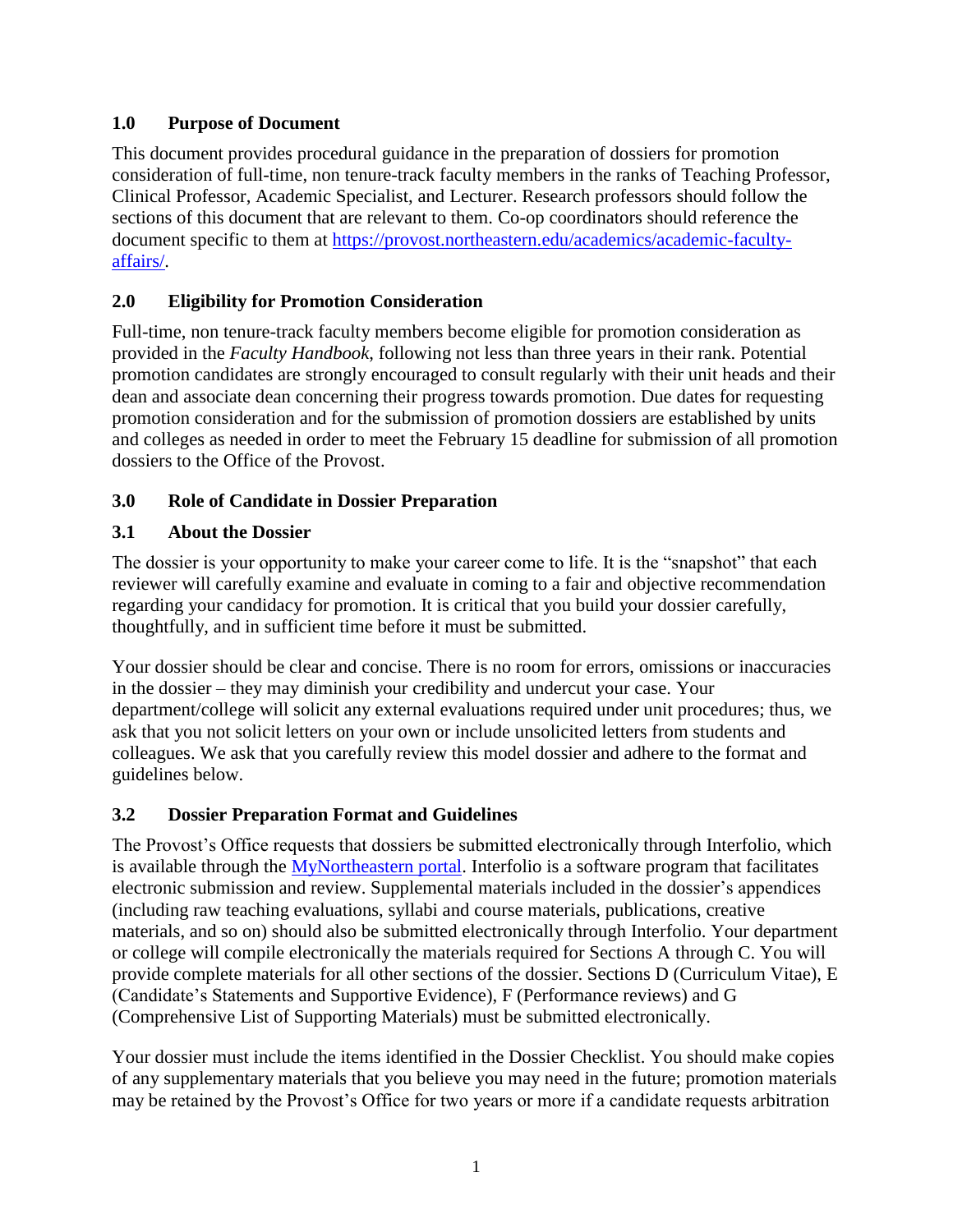or judicial review of a negative recommendation.

Please do not include in the dossier letters of appointment, annual appointments and confirmations of compensation and benefits, or other items not identified on the dossier checklist. These items will not be considered in the review process.

#### **The total length of the dossier, including unit and college recommendations, should not exceed 100 pages.** Candidates should consult with their chairs and/or deans with respect to the length of their submissions. **As a general guideline, candidates should aim at submitting around 60 pages in total for sections D, E, F and G of the dossier.**

Written materials that you prepare for the electronic dossier, such as your *curriculum vitae*, should be formatted in 12-point font, with a 1-inch minimum margin. Some required materials, such as previous performance reviews, may need to be scanned for inclusion in the dossier. The sections of the dossier for which you are responsible—Sections D, E, F, and G—should be submitted to your department or college for review through the Interfolio software program, which can be accessed through the [MyNortheastern](https://my.northeastern.edu/) portal. Following the order of the Dossier Checklist (Model D). Your department or college will provide you with scanning assistance and, if needed, other technical assistance in compiling the dossier electronically.

You should consult with your chair/associate dean in preparing your dossier to ensure that it meets any additional dossier requirements of your department/college. Academic unit dossier requirements/guidelines should be consistent with Provost's Office requirements as outlined in this document. **Please be advised that dossiers that do not follow the Model Dossier's format and the order of the Dossier Checklist WILL NOT be considered for review by the Provost.**

#### <span id="page-3-0"></span>**3.3 Dossier Organization and Checklist**

Please use the dossier checklist as you compile materials to be included in your promotion dossier. The checklist itself (Model D) need not be included in the dossier. Your unit will add the first three sections of the dossier to the electronic file in the course of their review:

- 1. **Faculty Summary Sheet (Model A)**  prepared by the Dean's Office
- 2. **Recommendations**  added by different review committees & recommenders
- 3. **External Evaluations (if required)** added by department review committee

You will prepare and present all the following sections to your unit for their review:

- 4. **Candidate's Comprehensive Dossier Curriculum Vitae**
- 5. **Candidate's Statements and Supporting Evidence**
	- a. Teaching
	- b. Professional Development and Scholarship/Creative Activity
	- c. Service

#### 6. **Annual Performance Reviews**

#### 7. **Comprehensive list of Supporting Materials**

You will prepare and present all appendices materials to your unit for their review: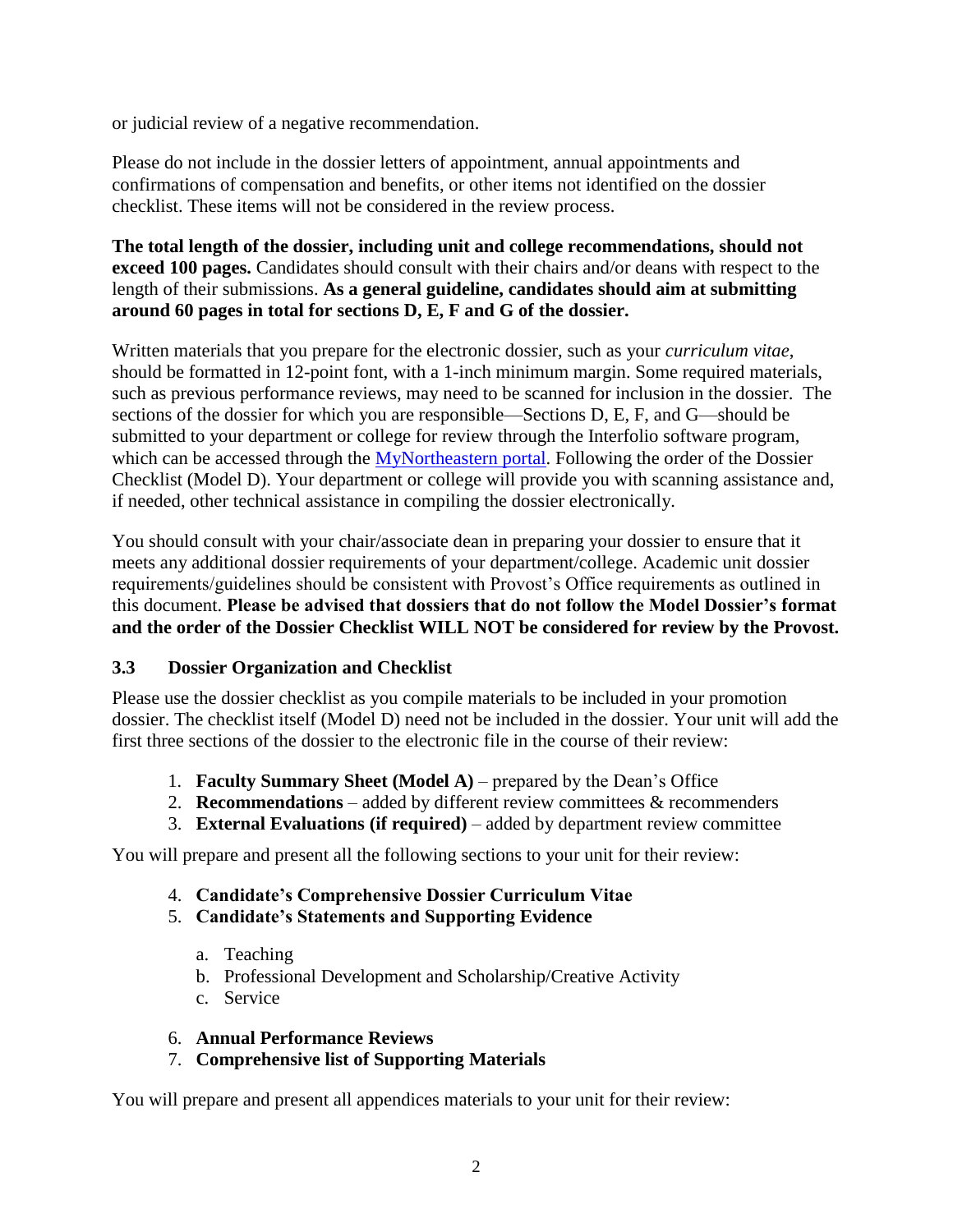Appendix A – Teaching Supporting Materials

- Appendix B Professional Development and Scholarship/Creative Activity Supporting **Materials**
- Appendix C Service Activities Supporting Materials

# <span id="page-4-0"></span>**3.4 Detailed Instructions for Dossier Sections D, E, F, and G**

#### **Dossier Section D – Comprehensive Dossier Curriculum Vitae**

Together with your department/college, you are responsible for the accuracy and clarity of your CV. It should observe the guidelines below for content and formatting. Please ensure that a representative of your department/college reviews your CV before it is circulated.

#### Education/Employment History

You should provide a brief chronological account of your higher education history and all postbaccalaureate employment relevant to your academic discipline.

#### Scholarship/Creative Activity

**Publications** – Publications should be listed in separate categories by date of publication within the following categories (arranged in order of importance in your discipline):

- 1. Refereed articles
- 2. Non-refereed articles
- 3. Books
- 4. Book chapters
- 5. Abstracts
- 6. Other

Please provide full citations (please do not abbreviate journal titles), including beginning and ending page numbers. Be clear about the status of works in progress, e.g., "in press" means written, reviewed, accepted, and waiting for publication. Please include anticipated date of publication. Work "currently under review" (i.e., not yet accepted for publication) should be included if the work is complete and has been submitted for review. Work currently under development but not yet submitted should not be included.

If a work under review is accepted for publication before your dossier has been forwarded by the department (or equivalent unit) to the next level for review, you should notify the department (or equivalent unit) committee chairperson. The department (or equivalent unit) may then consider the work "in press" and update the dossier accordingly.

Where co-authoring is extensive and **not** typical in the field, a major collaborator should be invited by the promotion committee to indicate in a letter the contributions made by the candidate to the joint work (one letter may address multiple publications by the team, if applicable). Where co-authoring is common in your field, it may be helpful to indicate that in your statement on scholarship. Be sure to indicate publications co-authored with graduate and undergraduate students. Edited volumes should be clearly identified as such.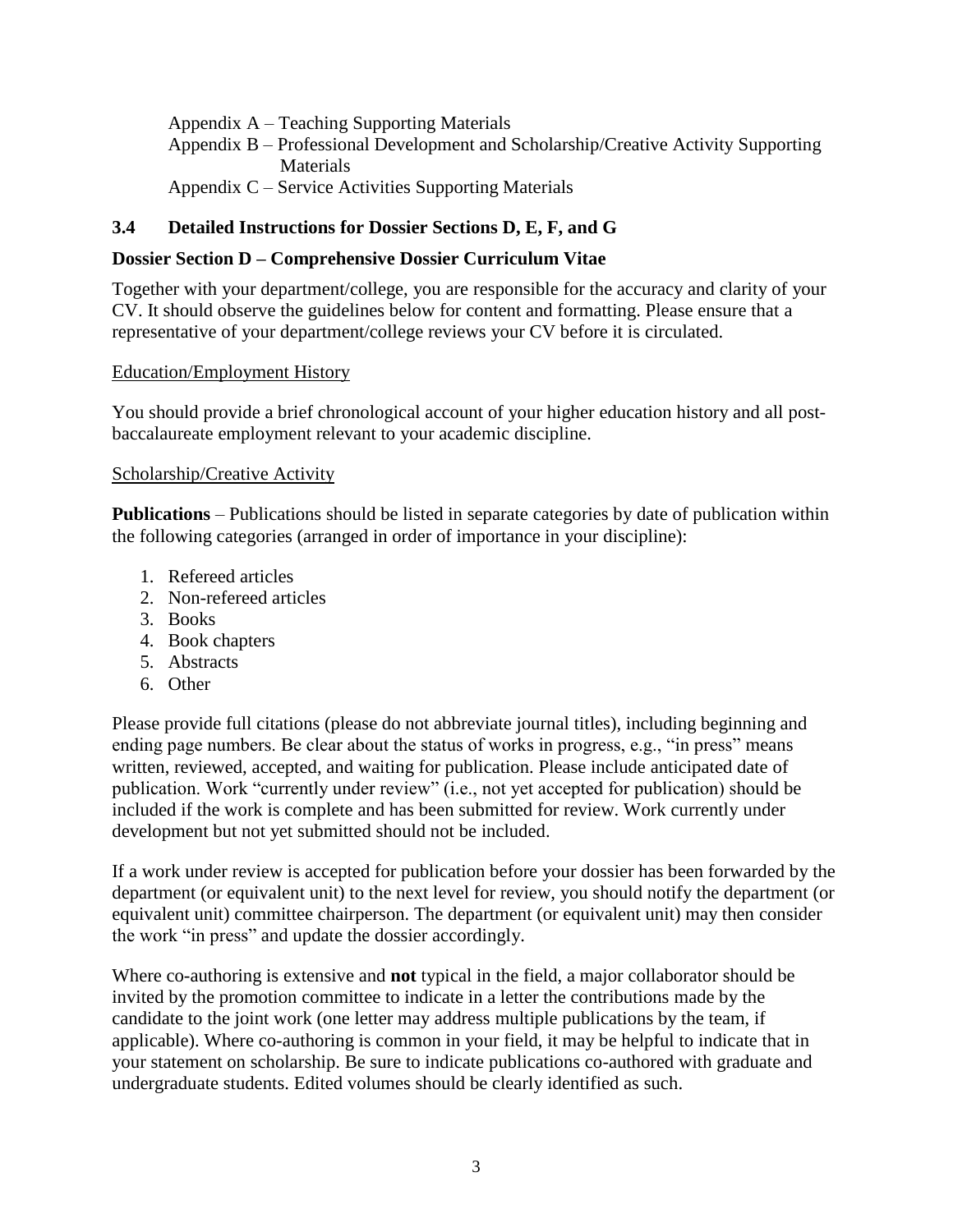Presentations and proceedings should be listed separately by date. Internally published technical reports, workbooks, etc. should be separate from peer-reviewed publications.

**Creative Activity** – Achievements should be listed by date within the following categories:

- 1. Publication
- 2. Presentation
- 3. Performance
- 4. Exhibition Projects

If creative works do not fit into the above categories, please clearly group creative achievements under categories that best characterize your work and are broadly accepted in your discipline and academic community.

Include full citations/descriptions for all works in the *curriculum vitae* and clearly specify the status of works in progress.

## Grants

Please list internal and external grants separately. It is recommended that you also list proposals that were not funded. If you list unsuccessful applications, those should be clearly differentiated from successful ones. Pending proposals should be listed with the amount requested and the notification date. For each successful grant, please identify your status – PI, co-PI, other, as well as the roles of other participants on the grant—and indicate the percentage of the grant attributed to your effort (as reported on the grant Proposal Processing Form). If a grant supports programmatic or group work, you should clarify your precise role in the work. You should indicate the amount received (total direct costs and annual budget) and the coverage period of successful grants, as well as the funding agency and the title of the proposal.

#### Teaching and Advising

Courses – Please list all courses taught, year, quarter/semester, number of students. Identify courses taught for extra compensation (e.g. overloads, summer courses, courses at other schools, etc.). Please identify any new courses you have developed.

Supervision of Graduate Students - Identify all masters and doctoral candidates supervised, completion dates, and thesis/dissertation titles.

Supervision of Undergraduate Students - Identify all undergraduate students supervised as part of their honors thesis. Include completion dates and thesis titles.

Advising Activities – Identify all undergraduate and graduate advising activities.

# Service and Professional Development

Please list all significant service assignments and activities, as well as professional development activities, in separate categories by date.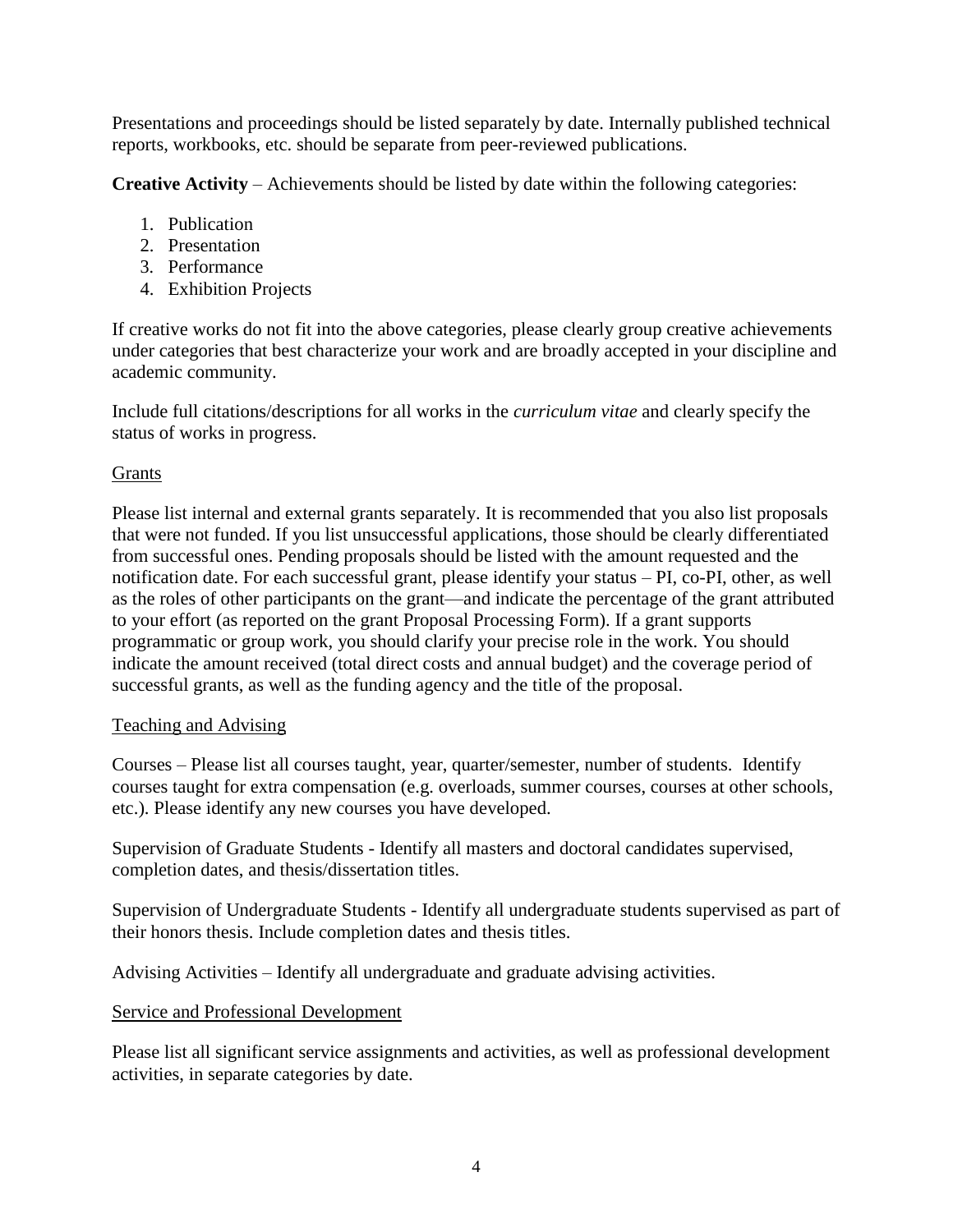- 1. Service to the Institution
	- a. Department service
	- b. School service
	- c. College service
	- d. University service
- 2. Service to the Discipline/Profession
- 3. Service to the Community/Public
- 4. Professional Development

#### **Dossier Section E – Candidate's Statements and Supporting Evidence**

*Please note changes to this section starting in 2019-20.*

#### Statement on Teaching

You should begin with a statement of your teaching philosophy. You should identify courses taught and discuss your involvement in curriculum development, supervision of graduate and undergraduate students as relevant, and advising. Your statement may place quantitative student evaluations in context, for example by comparing your evaluations with those in similar-sized courses in your discipline, with other courses at the same level, courses taught mainly for majors/non-majors, and so forth. You should also discuss other contributions to teaching, such as development of pedagogical tools or interactive pedagogical methods, and should describe actions you have taken to incorporate appropriate shared learning goals—e.g., goals of the major discipline and/or the NUPath. Your statement should describe your efforts to integrate classroom-based and experiential education and any other involvement with co-op or other form of experiential education.

#### Supporting Evidence for Teaching

Candidates must include as supporting evidence of teaching the Teaching Evaluation Summary Table (please use Model C below). The Teaching Evaluation Summary Table should clearly list in chronological order all courses taught, with numbers of students enrolled in each class. You should clearly identify courses taught for extra compensation. You must include TRACE results for all sections of all courses taught. If any evaluations are missing, explain why. Additionally, please note any additional forms of teaching evaluation in the table (e.g., peer classroom observations) and include reports of those evaluations in Appendix A. If your unit administers student evaluations in addition to the TRACE instrument, you should include these additional teaching evaluation results in Appendix A.

Candidates for promotion who are five or fewer years beyond the point of initial hire or most recent promotion must supply information on all courses taught post-hire or post-promotion in the Teaching Evaluation Summary Table. Candidates who are more than five years beyond the point of hire or the most recent promotion must supply complete TRACE information from their most recent five years of teaching.

All other supporting evidence for teaching, including all TRACE reports, should be included in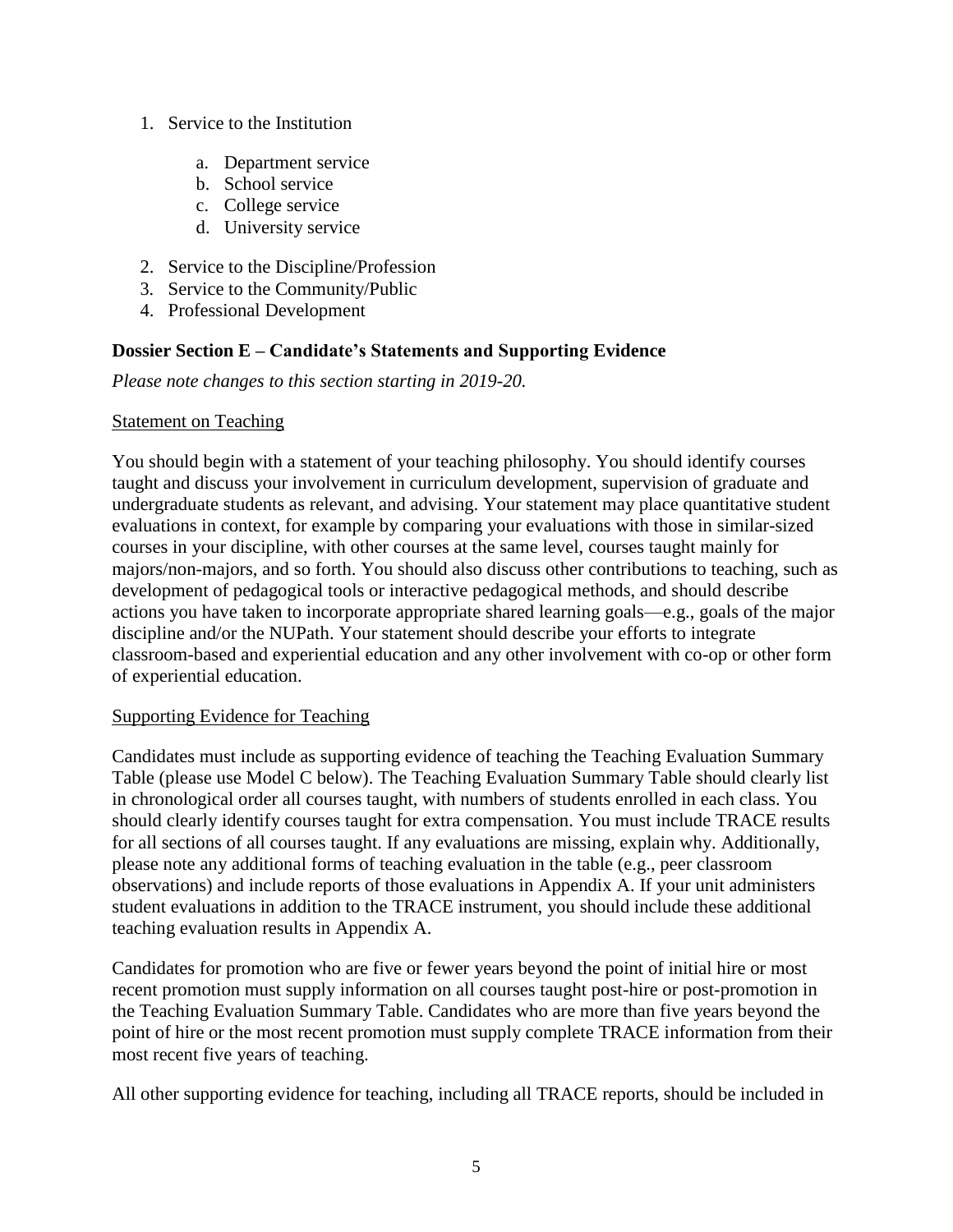#### Appendix A.

#### Statement on Professional Development and Scholarship/Creative Activity

You should state the focus of your academic expertise, how you apply your expertise to student learning and development and curricular innovation at Northeastern, and how you engage with your field to maintain your own professional currency and to contribute to the development of student learning in your field—both outside and inside Northeastern. If engaged in formal research, scholarship, or creative projects directed towards publication and/or dissemination, you should explain the questions that you have identified, the funding you have received to support the work (if applicable) and the directions it has taken. You should indicate the major venues in which your research, scholarship, or creative work has been disseminated, and provide indications of its impact on your academic community and, if applicable, in arenas outside the academy. You should include a discussion of any research/scholarship/creative activity you have undertaken with students or with the external community. Finally, you should discuss the directions you expect your professional development to take in the future.

All publications should be included in Appendix B.

#### Statement on Service

You may address, as applicable, your service to Northeastern, service to your discipline or profession, and academically grounded service to the community/public. You should begin with a statement of your service philosophy and identify the areas in which you have made strong contributions. Candidates for a second promotion should focus primarily on service and leadership contributions since the first promotion.

All supporting evidence for service should be included in Appendix C.

#### **Dossier Section F – Performance Reviews**

Candidates for their first promotion at Northeastern must include all previous performance reviews at Northeastern (merit reviews) in the dossier.

Candidates for their second promotion who are five or fewer years beyond the first promotion must include all their post-promotion performance reviews in the promotion dossier. Candidates for their second promotion who are more than five years beyond the first promotion must include performance reviews from at least the most recent five years.

#### **Dossier Section G – Comprehensive List of Contents for Appendices A, B, and C.**

This section provides readers of your dossier with a full table of contents for all the supporting materials included in your appendices. Please organize and list your supplemental materials in a way that will enable readers of your dossier to locate supplemental items efficiently.

#### <span id="page-7-0"></span>**3.5 Dossier Appendices**

The appendices to the dossier include all additional evidence and supporting materials you wish to present regarding your accomplishments in teaching, professional development and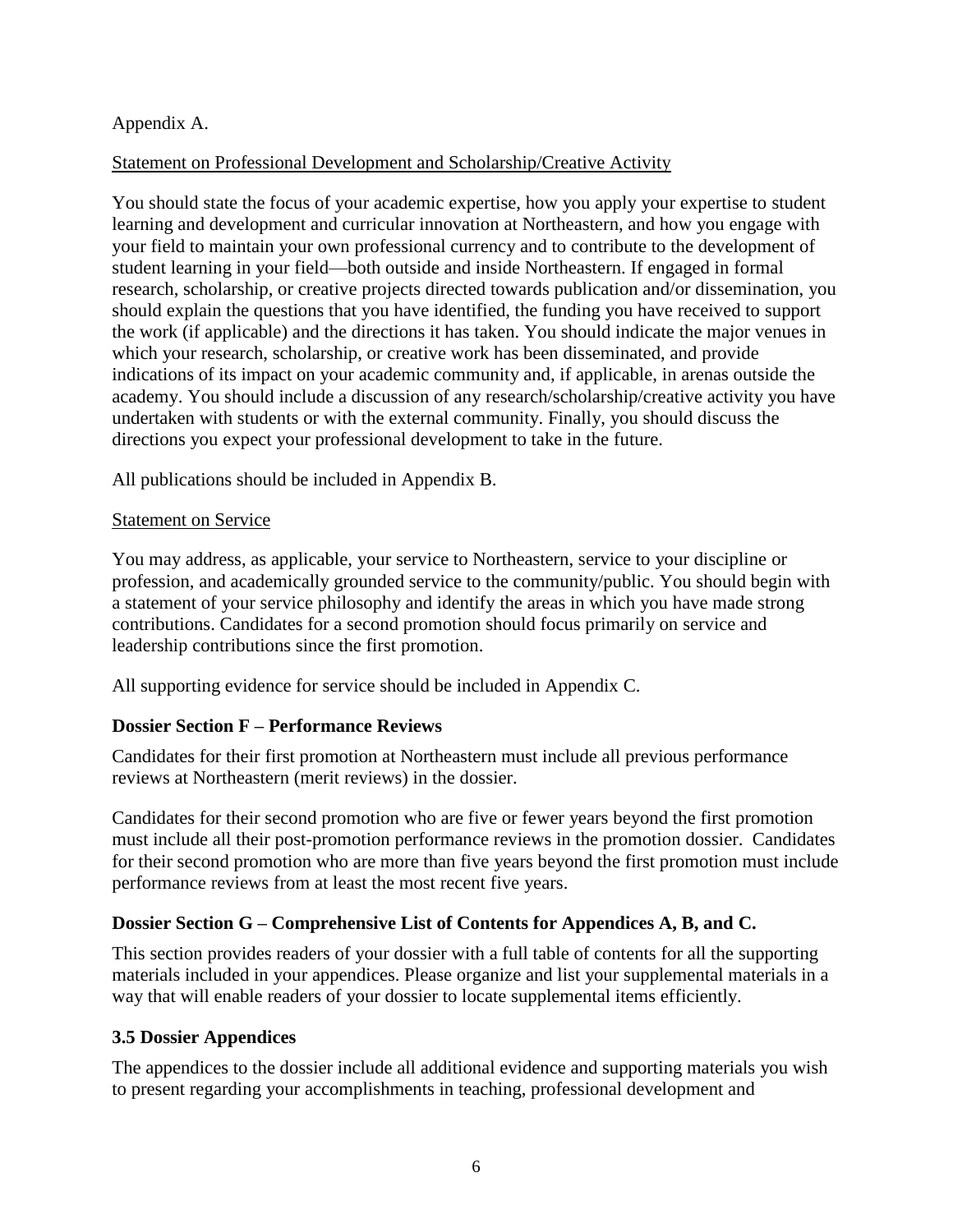scholarship/creative activity, and service. You may include references to these materials in your dossier. The appendices should be compiled in an electronic file **separate from Sections A-G of your dossier**.

# **Appendix A. Teaching: Supporting Materials**

- Full reports of TRACE evaluations
- Other teaching evaluations (e.g., classroom visit reports)
- Advising Activity
- Sample Syllabi
- Sample Teaching Materials– e.g., copies of exams, evaluation methods, excerpts of class presentations, materials from new courses you have developed, and samples of student work.
- Other evidence of exemplary teaching (e.g. teaching awards, student letters, etc.).

#### **Appendix B. Professional Development and Scholarship/Creative Activity (as applicable): Supporting Materials**

Evidence of professional development (e.g., conferences and trainings attended) should be included in Appendix B.

If applicable, all papers and publications, workshop contributions, creative works, final reports for grants, and other evidence of professional development and scholarship/creative activity should be included in this section.

# **Appendix C. Service: Supporting Materials**

Materials that support substantive internal and external service activities should be included here.

# <span id="page-8-0"></span>**4.0 Role of Department/College and Evaluation Committees in Dossier Preparation**

The department and college will add sections A, B, and C to the electronic dossier. To ensure confidentiality, the college should transmit the complete electronic dossier from the Dean's Office to the Office of the Provost through the Interfolio software program.

The dossier's appendices should be saved in a separate file from the dossier itself in order to keep the dossier file at a reasonable size. Note that maximum upload file size is 100MB. If your appendix exceeds 100MB, divide into smaller files and name accordingly (Appendix A1, Appendix A2, etc.).

# <span id="page-8-1"></span>**4.1 Dossier Section A – Faculty Summary Sheet**

The Faculty Summary Sheet will be provided and completed by the Dean's Office. See Model A for the template.

# <span id="page-8-2"></span>**4.2 Dossier Section B – Recommendations**

# Dean's Recommendation

The dean's recommendation should provide an independent assessment of the candidate that builds upon the reports of the department and college committees. To add value to the evaluation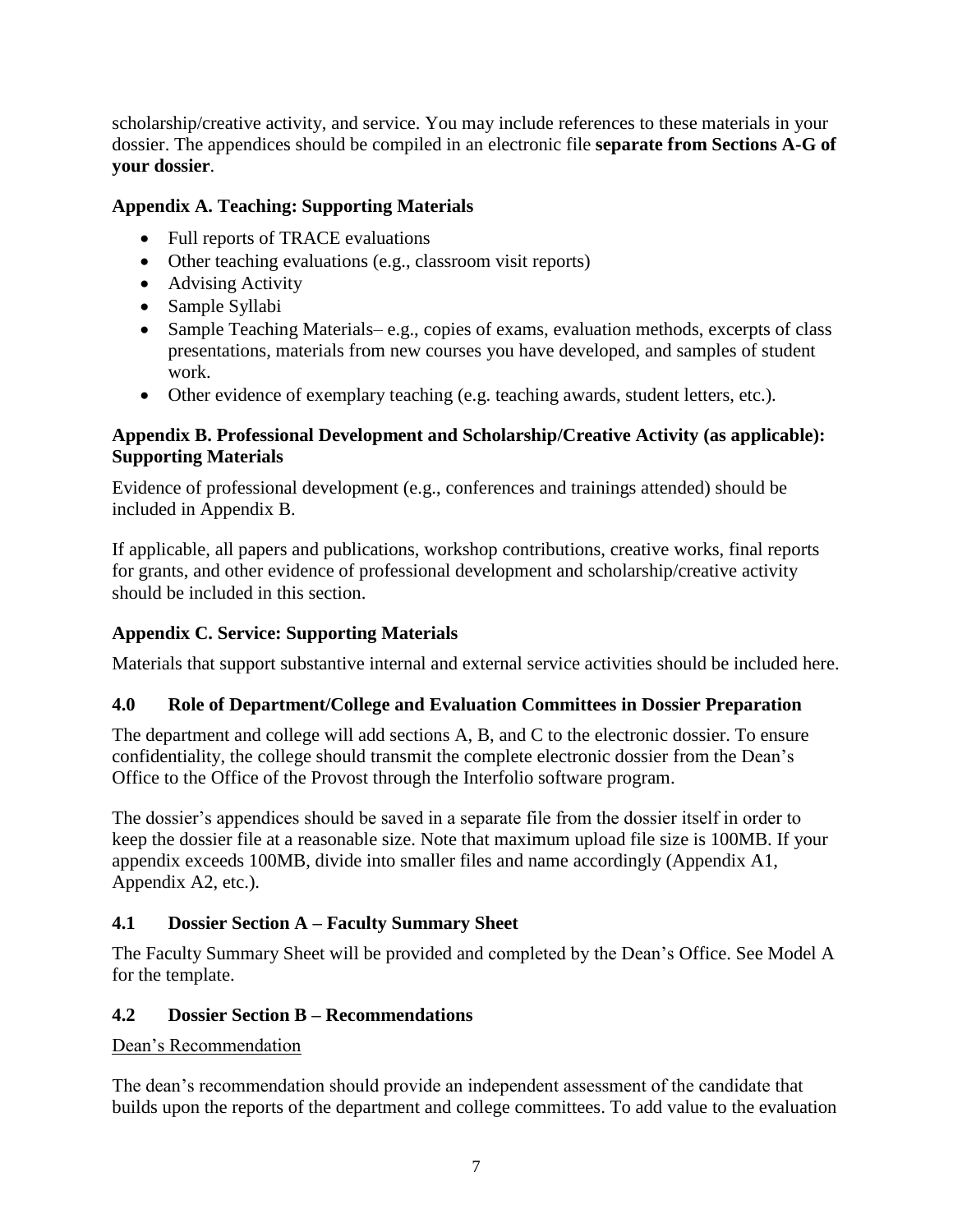process, the dean should provide a perspective on matters that may not have been obvious at the previous levels. They should assess all aspects of the faculty member's activities in light of the faculty member's specific responsibilities and contributions to the college.

#### College Advisory Committee (where applicable)

The report should assess the strengths and weaknesses of the candidate on the basis of the evidence presented in the dossier. It should be evaluative, providing judgments backed by information. It should discuss all aspects of the candidate's work and should indicate why the candidate does or does not meet the performance criteria appropriate to their responsibilities. If the dossier contains conflicting evaluations, the report should discuss and evaluate/resolve the issues raised.

#### Department/School Committee Report (where applicable)

The department committee report should assess the strengths and weaknesses of the candidate on the basis of the evidence in the dossier. It should be evaluative – opinions backed by information. It should discuss all aspects of the candidate's work and should indicate why the candidate does or does not meet the performance criteria appropriate to their responsibilities. The report should discuss and evaluate any extra-departmental evaluations solicited by the unit. If the dossier contains conflicting evaluations, the report should discuss and evaluate/resolve the issues raised. References to outside evaluators' comments and evaluations should preserve the anonymity of the reviewers. The department committee report should place quantitative teaching evaluations into an appropriate context, assessing the candidate's evaluations in comparison with those of instructors teaching the same or similar courses.

If a member of the committee has worked closely with the candidate (as a co-author or co-PI), that relationship should be clearly noted. Under these circumstances, the member should consider disqualifying him/herself from the review.

#### Chair's Report (where applicable)

The chair's report should independently evaluate the candidate's dossier and assess the strengths and weaknesses of the candidate. It should be evaluative and objective – providing opinions backed by information. It should discuss all aspects of the candidate's work and should indicate why the candidate does or does not meet the performance criteria appropriate to his or her responsibilities. The report should discuss and evaluate any extra-departmental evaluations solicited, address any issues the evaluations raise and discuss any conflicts among evaluators. All references to outside evaluations should preserve the anonymity of the evaluators.

If the chair of the department has worked closely with the candidate (as a co-author or co-PI), that relationship should be clearly noted.

#### <span id="page-9-0"></span>**4.3 Dossier Section C – External Evaluations (where applicable)**

*Please note: All materials detailed below should be uploaded to the "External Documents" section of the Interfolio software program by the department.*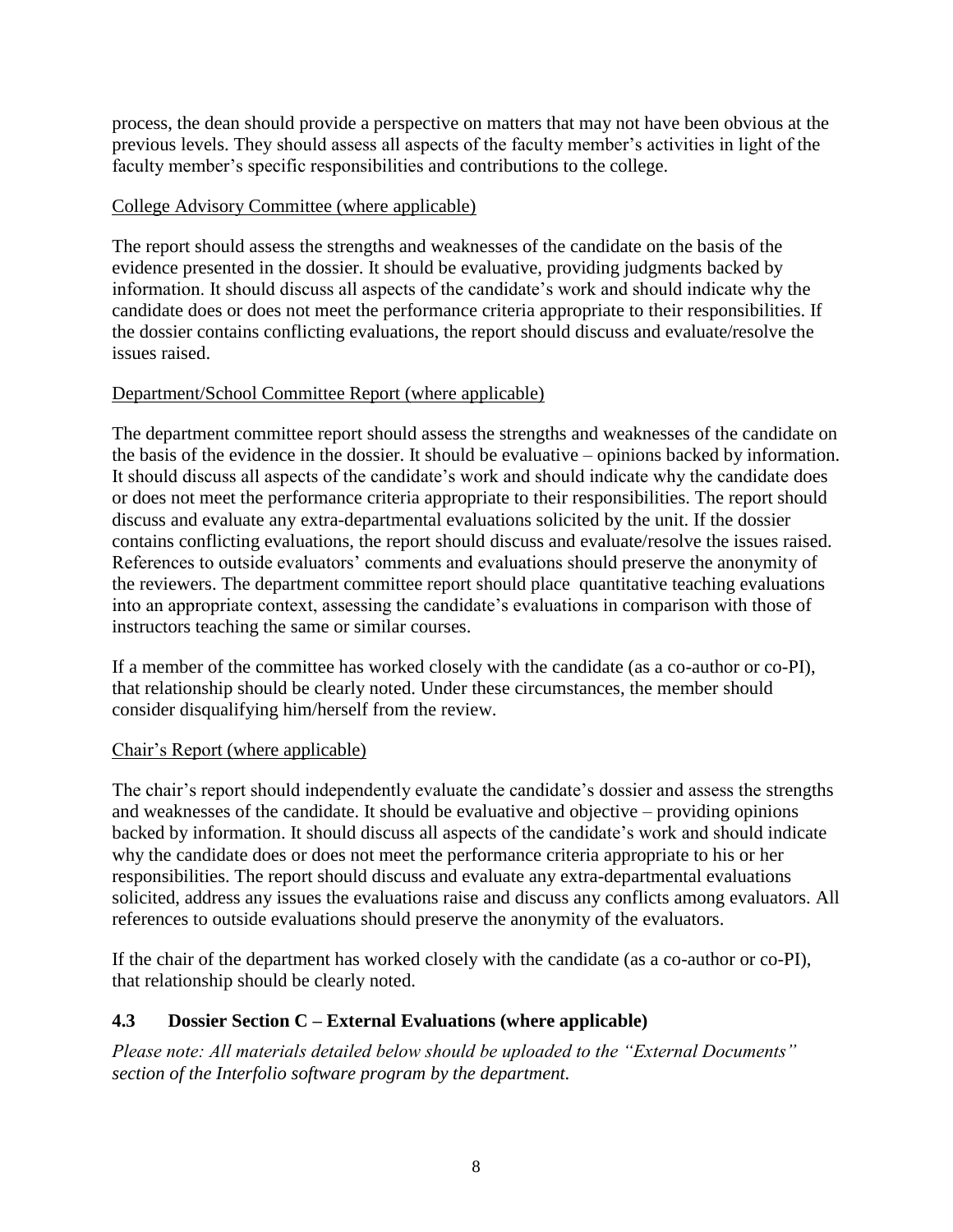#### External Evaluators

Units may seek letters of evaluation for promotion candidates from outside the university, according to the bylaws and procedures of the unit.

#### External Reviewer Bios

A short biography listing the reviewer's major accomplishments in the field, evaluating the standing of the reviewer's institution or department within the discipline, and providing any other information needed for understanding why the reviewer was chosen must be supplied for each external reviewer. The 100-page guideline on the total length of the dossier will not accommodate the inclusion of full CVs from external referees.

#### Copy of Solicitation Letter

A copy of the letter used to solicit external evaluations must follow the list of external evaluators. See Model B.

#### External Evaluation Letters

All letters solicited and received must be included in the dossier.

#### Exclusion of Unsolicited Materials

As provided in the *Faculty Handbook*, unsolicited materials from any source may not be included in the dossier or reviewed by evaluators. Reviewing committees should return all submissions of unsolicited materials to their authors.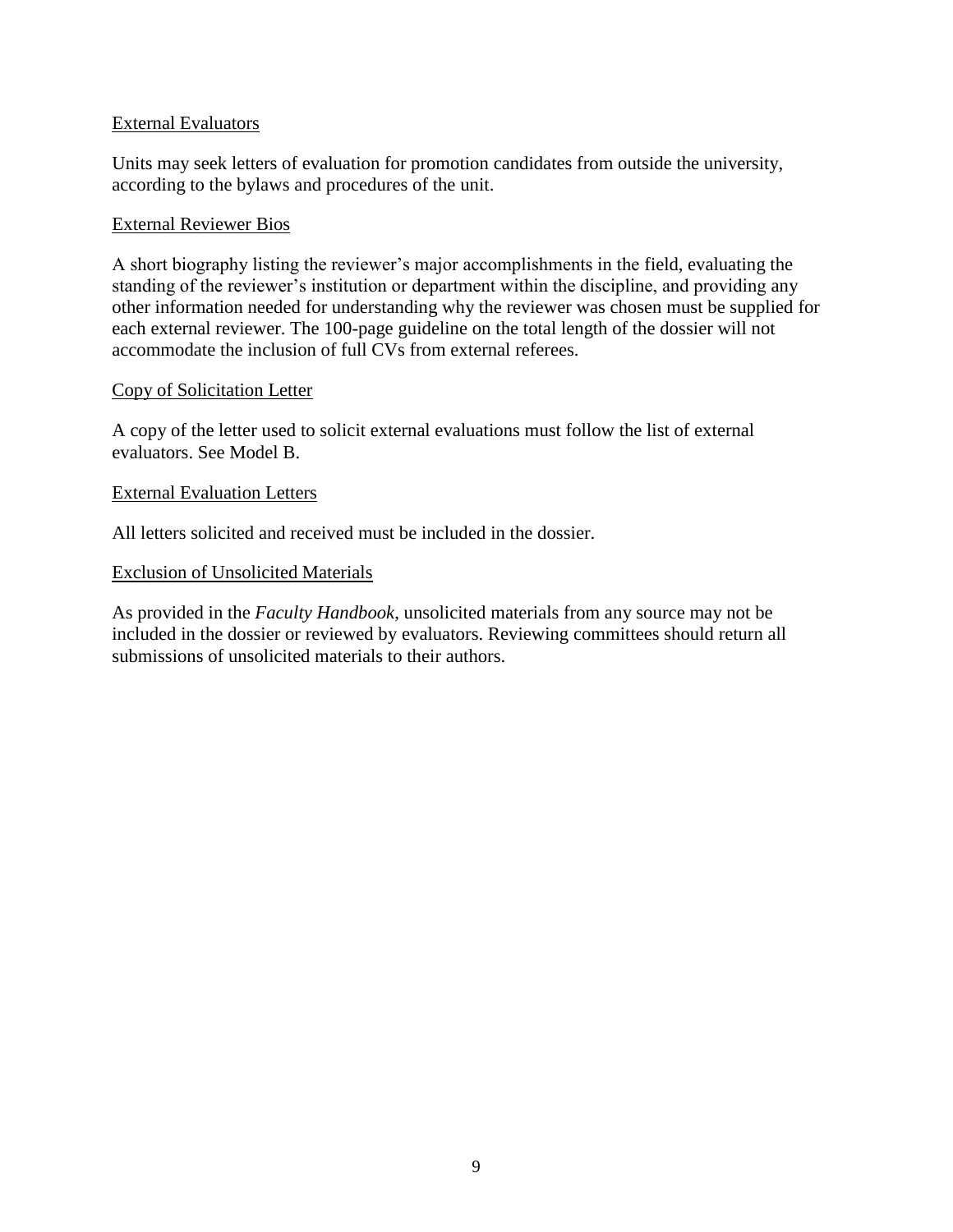#### **Model A**

#### **Provided and prepared by the Dean's Office**

#### <span id="page-11-0"></span>**FULL-TIME NON TENURE-TRACK FACULTY SUMMARY SHEET: PROMOTION ONLY**

| Name:                      | Date:                       |
|----------------------------|-----------------------------|
| Department:                | <b>Highest Degree:</b>      |
| <b>Present Rank:</b>       | <b>Year Degree Earned:</b>  |
| <b>Date of Employment:</b> | <b>Where Degree Earned:</b> |
|                            |                             |

**Current Visa Status:** (if not U.S. citizen)

**Date of previous promotion at Northeastern (if applicable):**

**Department Committee Recommendation and vote:**

**School Committee Recommendation and vote** (if applicable):

**College Committee Recommendation and vote:**

**Dean's Recommendation:**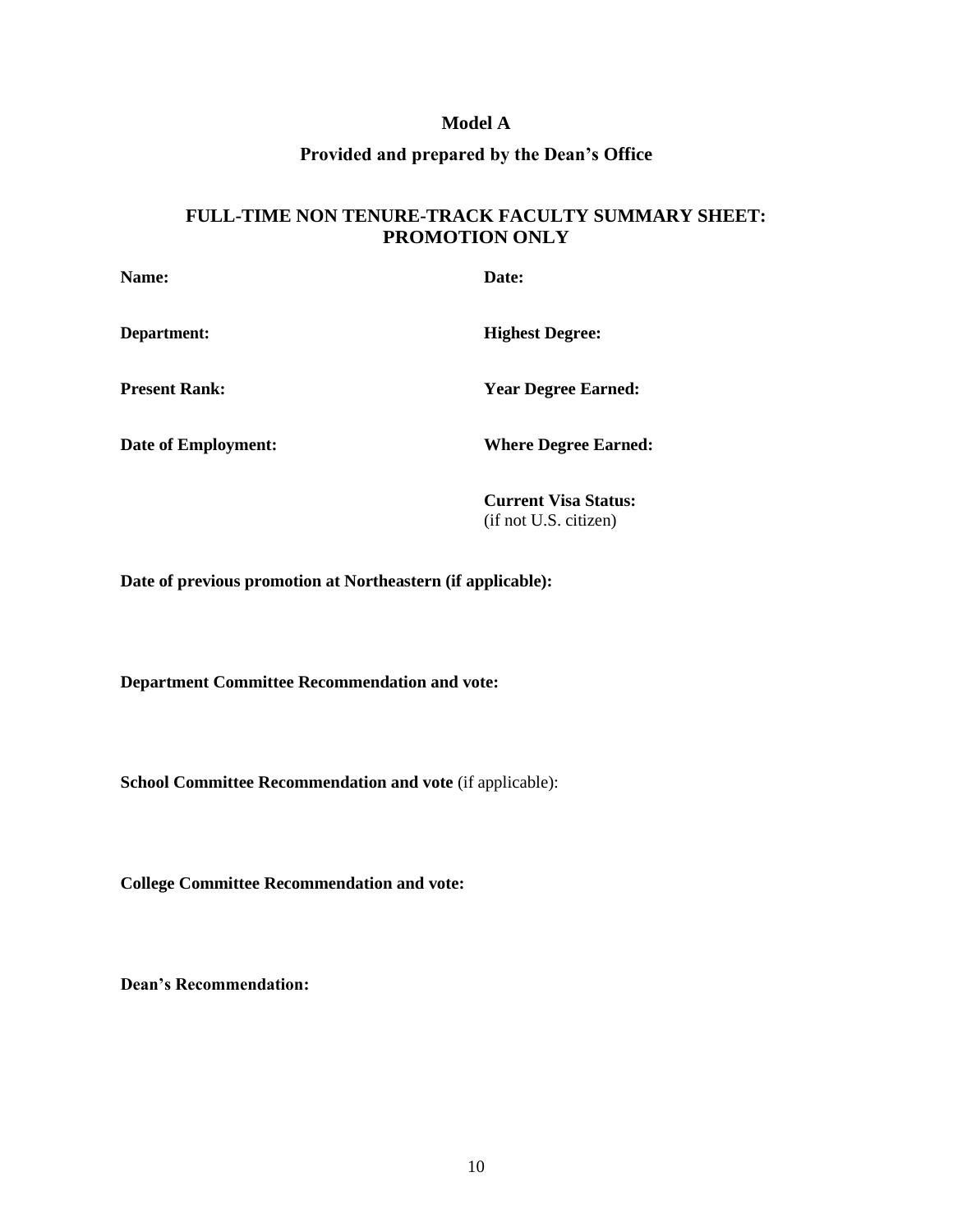#### **Model B**

#### **MODEL REQUEST LETTER FOR EXTERNAL REVIEW LETTERS**

<span id="page-12-0"></span>DATE Dr. Mary Jones Clinical Associate Professor University of Michigan 123 Main Street Ann Arbor MI 48105

Dear Dr. Jones:

As Chair of the Departmental Non Tenure Track Faculty Promotion Committee at Northeastern University's UNIT, I have been charged with soliciting an external reference letter from you for PROMOTION CANDIDATE. Dr. CANDIDATE has petitioned for a promotion from the [Assistant/Associate] [Clinical] Professor to the [Associate/Full] [Clinical] Professor level rank at our institution.

Attached you will find the following documents: Dr. CANDIDATE'S CV, teaching, professional development/scholarship, and service statements, and the [Bouvé College of Health Sciences Non-Tenure Track Clinical] Faculty Promotion Guidelines. Please utilize these documents to provide your recommendation on Dr. CANDIDATE'S candidacy. In particular, non-tenure track candidates for promotion at Northeastern University must demonstrate the following (choose all that apply to your college):

- Creativity and excellence in teaching;
- Contributions to institutional, public and professional service;
- Effectiveness of the application of clinical knowledge or expertise relative to achievement of positive healthcare outcomes within a practice setting or within a patient population, where applicable.

In addition to your assessment of whether Dr. CANDIDATE should be promoted according to Northeastern University's guidelines, I would also ask you to consider your institution's promotion guidelines as well. Given your assessment of Dr. CANDIDATE, would you recommend this person for promotion to the rank of [the Associate Clinical or full Clinical Professor] at your institution?

We would also appreciate your sending us, along with your letter, a copy an abbreviated version of your own CV or bio for the benefit of evaluators from other fields who may be unfamiliar with your background and accomplishments.

Your letter will be considered confidential, available only to those involved in the promotion review process. However, please note that the Supreme Court decision in University of Pennsylvania v. Equal Employment Opportunity Commission (1990) allowed the Equal Employment Opportunity Commission access to otherwise confidential tenure evaluations in areas where discrimination was alleged. Except in the context of an EEOC request for access, it is Northeastern University's policy to maintain the confidentiality of evaluations.

I sincerely hope that you will be able to assist us in our review of Dr. CANDIDATE'S promotion candidacy. In order to expedite our deliberations, we look forward to receiving your evaluation by \_\_\_\_\_\_\_\_\_\_\_\_\_\_\_\_\_\_\_\_. If for any reason you will be unable to provide an evaluation or cannot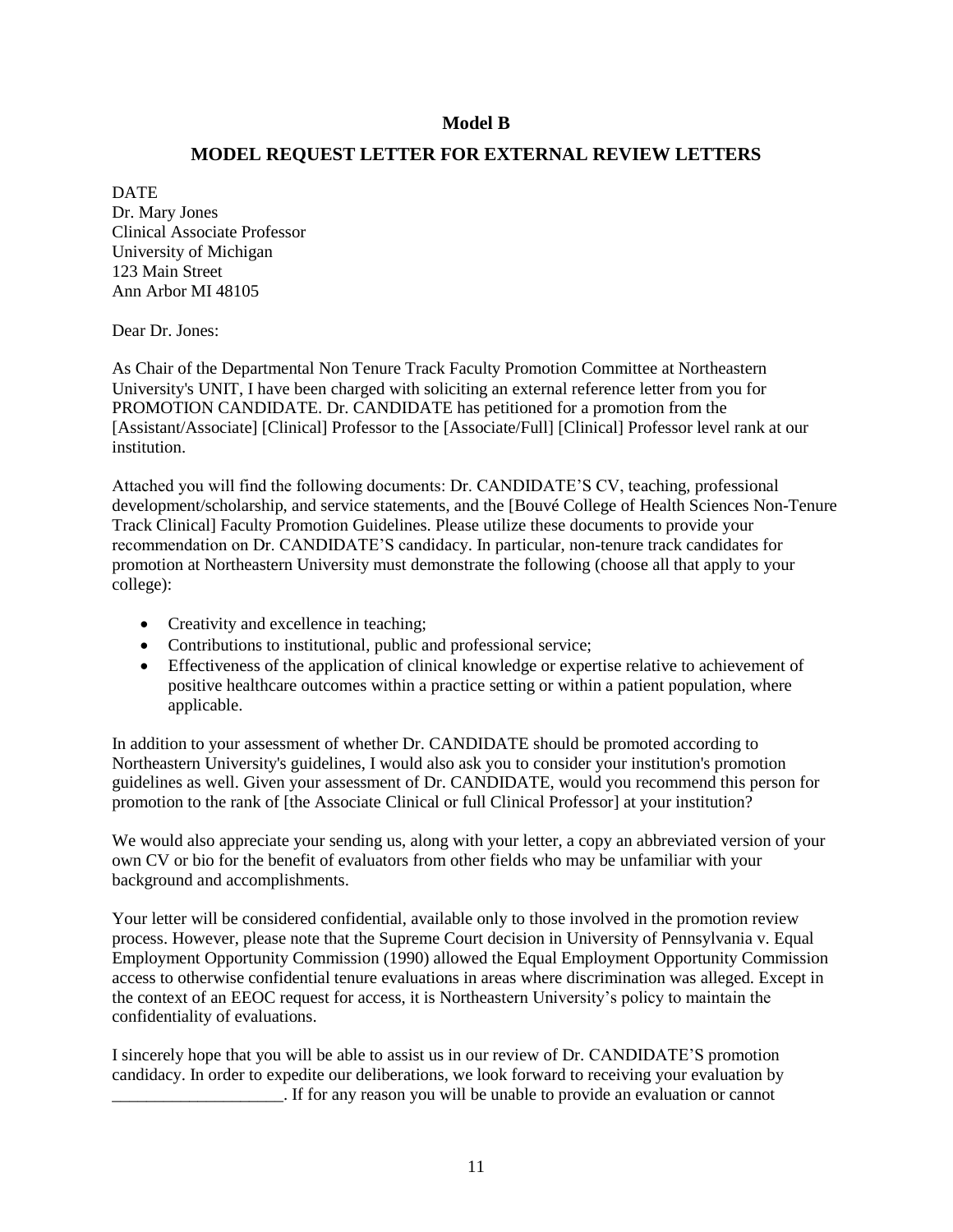complete this evaluation within this time frame, please contact me as soon as possible.

Thank you very much for your generous assistance in this assessment.

Sincerely,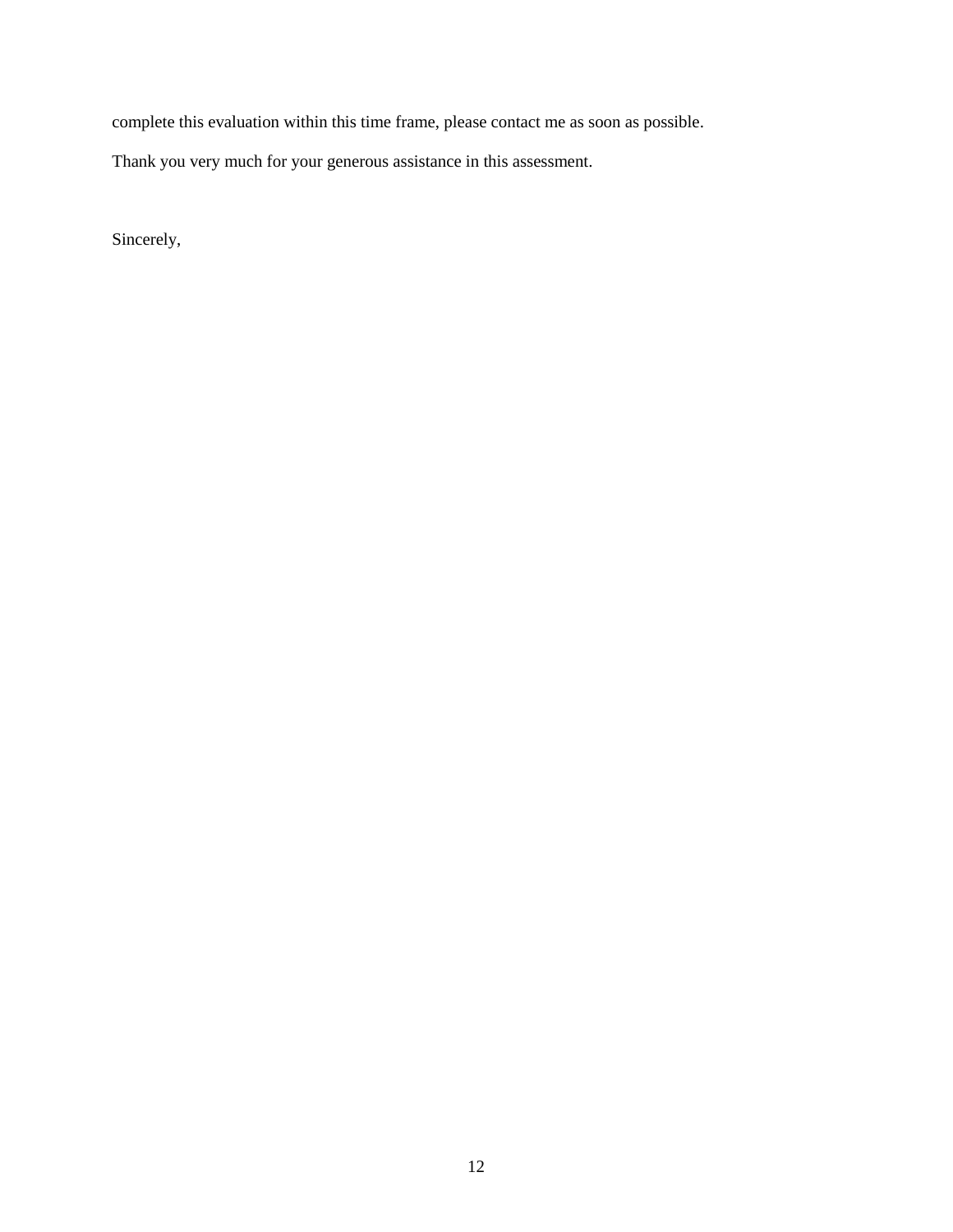# **Model C TEACHING EVALUATION SUMMARY TABLE**

<span id="page-14-0"></span>

| <b>Course</b><br><b>Number</b> | <b>Title</b> | Term and year | <b>TRACE</b><br># Responded /<br># of Students/ | <b>Overall Mean</b><br><b>Instructor</b><br><b>Effectiveness</b><br>Score* | <b>Regular Load (R) or</b><br><b>Extra Compensation (E)</b> | <b>Additional Form</b><br>of Teaching<br><b>Evaluation?</b><br>$(yes**/no)$ |
|--------------------------------|--------------|---------------|-------------------------------------------------|----------------------------------------------------------------------------|-------------------------------------------------------------|-----------------------------------------------------------------------------|
|                                |              |               |                                                 |                                                                            |                                                             |                                                                             |
|                                |              |               |                                                 |                                                                            |                                                             |                                                                             |
|                                |              |               |                                                 |                                                                            |                                                             |                                                                             |
|                                |              |               |                                                 |                                                                            |                                                             |                                                                             |
|                                |              |               |                                                 |                                                                            |                                                             |                                                                             |
|                                |              |               |                                                 |                                                                            |                                                             |                                                                             |
|                                |              |               |                                                 |                                                                            |                                                             |                                                                             |
|                                |              |               |                                                 |                                                                            |                                                             |                                                                             |
|                                |              |               |                                                 |                                                                            |                                                             |                                                                             |
|                                |              |               |                                                 |                                                                            |                                                             |                                                                             |
|                                |              |               |                                                 |                                                                            |                                                             |                                                                             |
|                                |              |               |                                                 |                                                                            |                                                             |                                                                             |
|                                |              |               |                                                 |                                                                            |                                                             |                                                                             |
|                                |              |               |                                                 |                                                                            |                                                             |                                                                             |
|                                |              |               |                                                 |                                                                            |                                                             |                                                                             |

\* Please provide both your individual effectiveness score and that of the comparison group. *Note:* Responses are based on a 5-point Likert scale where 5 = "almost always effective,"  $4 =$  "usually effective,"  $3 =$  "sometimes effective,"  $2 =$  "rarely effective," and  $1 =$  "never effective."

\*\* If yes, please note what additional form of teaching evaluation was used.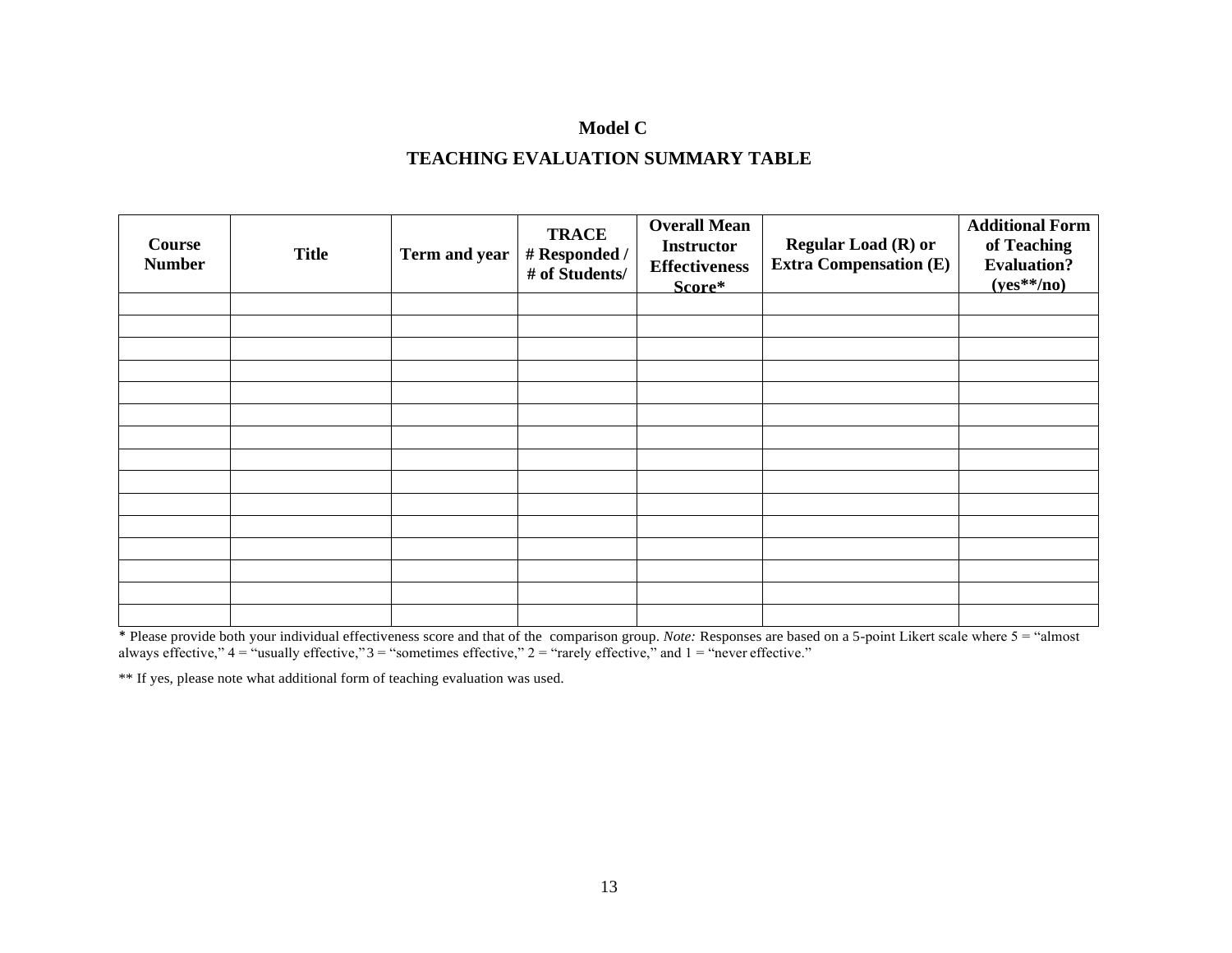# **Model D**

# **DOSSIER CHECKLIST**

<span id="page-15-0"></span>

| A. Faculty Summary Sheet (Model A) – provided and prepared by the<br>Dean's Office                                      |
|-------------------------------------------------------------------------------------------------------------------------|
| <b>B. Recommendations</b> (estimated length 3 pages each)                                                               |
| 1. Dean's recommendation (college and school, as applicable)                                                            |
| 2. College Advisory Committee report                                                                                    |
| 3. Department Committee report                                                                                          |
| 4. Chairperson or academic unit head's written evaluation                                                               |
| 5. Candidate's response to any of these recommendations                                                                 |
| C. External Evaluations (if applicable)                                                                                 |
| 1. External Reviewer Bios (estimated length 3 pages)                                                                    |
| 2. Copy of letter soliciting outside evaluations (estimated length 2 pages)                                             |
| 3. External Reviewer Letters (estimated length 24 pages)                                                                |
| D. Candidate's Comprehensive Dossier Curriculum Vitae                                                                   |
| E. Candidate's Statements and Supporting Evidence                                                                       |
| 1. Teaching Statement (recommended length 5 pages) and Teaching<br><b>Evaluation Summary Table</b>                      |
| 2. Professional Development and Scholarship/Creative Activity (if<br>applicable) Statement (recommended length 2 pages) |
| 3. Service (recommended length 1 page)                                                                                  |
| <b>F. Performance Reviews</b>                                                                                           |
| G. Comprehensive list of Supporting Materials in Appendices A, B, C<br>(recommended length 2 pages)                     |